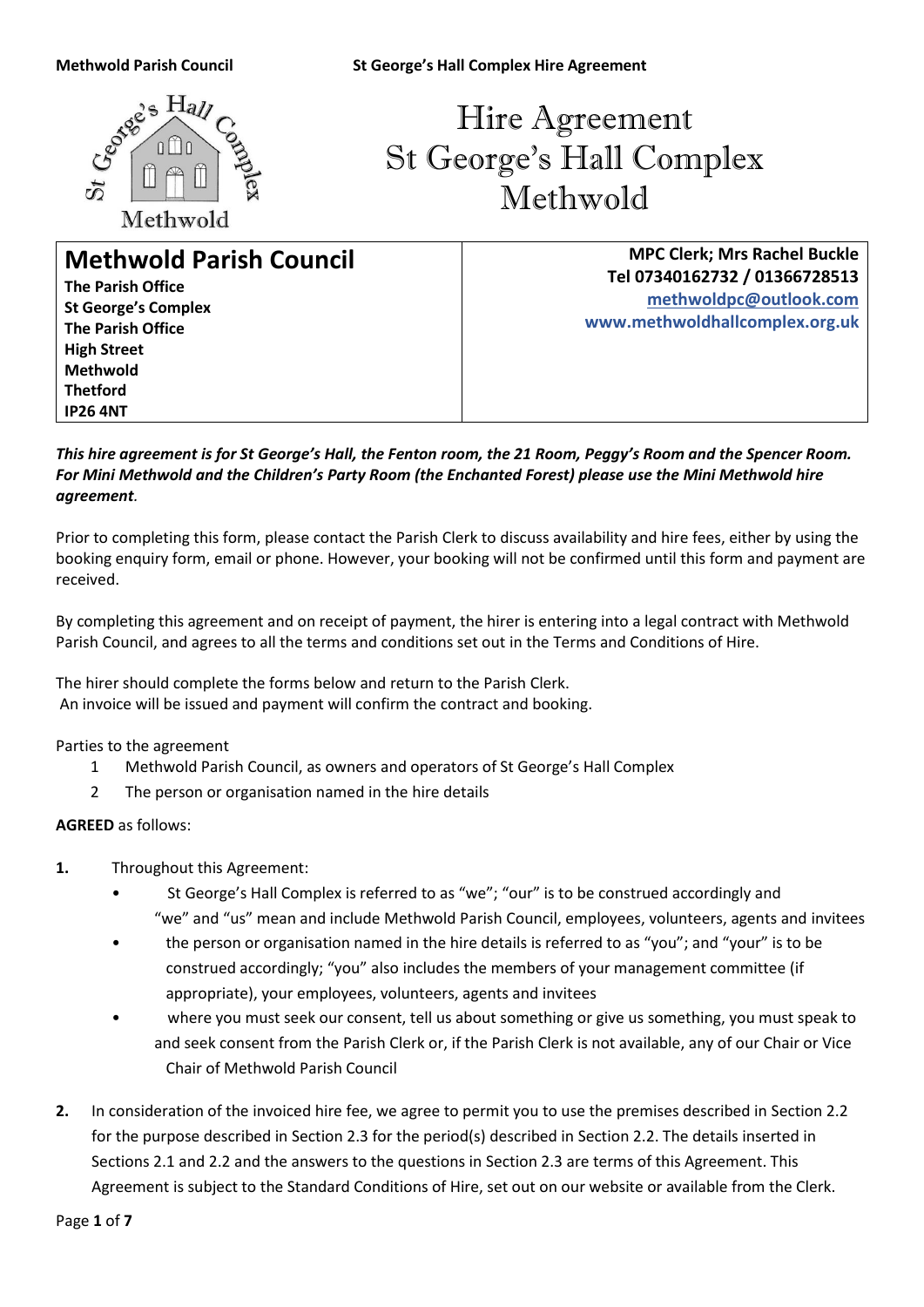Click or tab to move through the boxes when completing the form electronically.

| 2.1 Hirer's details                 |  |  |
|-------------------------------------|--|--|
| <b>Organisation (if applicable)</b> |  |  |
| <b>Name</b>                         |  |  |
| <b>Address Line 1</b>               |  |  |
| <b>Address Line 2</b>               |  |  |
| <b>Address Line 3</b>               |  |  |
| <b>Postcode</b>                     |  |  |
| Phone                               |  |  |
| <b>Mobile</b>                       |  |  |
| <b>Email Address</b>                |  |  |

| 2.2 Facilities required (tick or Y in the box) See plan on p7 |                                    |                                             |                                      |
|---------------------------------------------------------------|------------------------------------|---------------------------------------------|--------------------------------------|
| <b>DATE REQUIRED</b> (for multiple dates see page 6)          |                                    |                                             |                                      |
| <b>FACILITY REQUIRED</b>                                      | 8am - 12.30pm<br>(Morning Session) | $1.00$ pm $-5.30$ pm<br>(Afternoon Session) | 6pm - Mid-night<br>(Evening Session) |
| <b>Building 1</b>                                             |                                    |                                             |                                      |
| <b>St George's Hall</b>                                       |                                    |                                             |                                      |
| <b>Fenton Room</b>                                            |                                    |                                             |                                      |
| <b>Kitchen</b>                                                |                                    |                                             |                                      |
| <b>Spencer Room</b>                                           |                                    |                                             |                                      |
| <b>Building 2</b>                                             |                                    |                                             |                                      |
| 21 Room                                                       |                                    |                                             |                                      |
| <b>Kitchen</b>                                                |                                    |                                             |                                      |
| Peggy's Room                                                  |                                    |                                             |                                      |
|                                                               |                                    |                                             |                                      |
| Car Park Only (Car Boot Sale etc)                             |                                    |                                             |                                      |
| <b>Other ( Please Specify)</b>                                |                                    |                                             |                                      |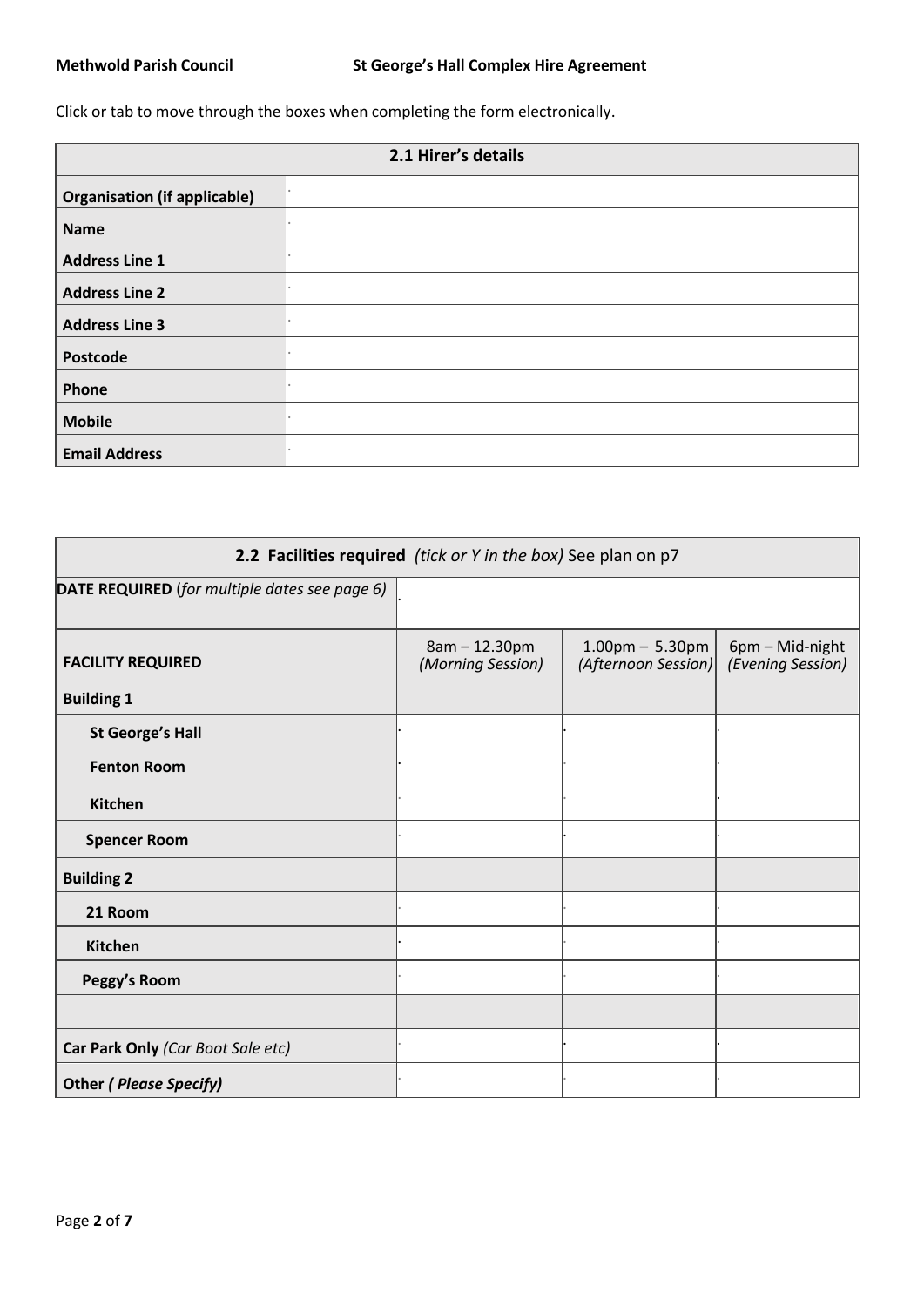| <b>Section 2.3 Purposes of Hire</b>                                                                     |  |  |  |
|---------------------------------------------------------------------------------------------------------|--|--|--|
| Please see room layout (p7) and maximum permitted numbers (p4) before completing the following sections |  |  |  |
| Type of function / activity                                                                             |  |  |  |
| Approx no. in attendance                                                                                |  |  |  |
| Will your event feature the sale<br>of alcohol?                                                         |  |  |  |
| If yes please obtain permission<br>from the Clerk See note 4 (iii)                                      |  |  |  |
| You will need to provide details<br>of a TEN for the sale of alcohol                                    |  |  |  |
| Do you intend to have a Bouncy<br>Castle at the event?                                                  |  |  |  |
| If yes we will need the<br>supplier's name and a copy of<br>their public liability insurance<br>details |  |  |  |
| Will tickets be sold for your<br>event?                                                                 |  |  |  |
| Is food to be provided at the<br>event?                                                                 |  |  |  |
| Will there be exhibition of a<br>film?                                                                  |  |  |  |
| Will live music be performed or<br>recorded music played?                                               |  |  |  |

### **2.4 Hire Fee**

| Hire Fee | <u>.</u> . |
|----------|------------|
| Deposit  | <u>.</u>   |

We will refund the deposit within 28 days of the termination of the period of hire provided that no damage or loss has been caused to the premises and/or contents, nor complaints made to us about noise or other disturbance during the period of the hiring as a result of the hiring.

| Is this a commercial hire? |  |
|----------------------------|--|
|                            |  |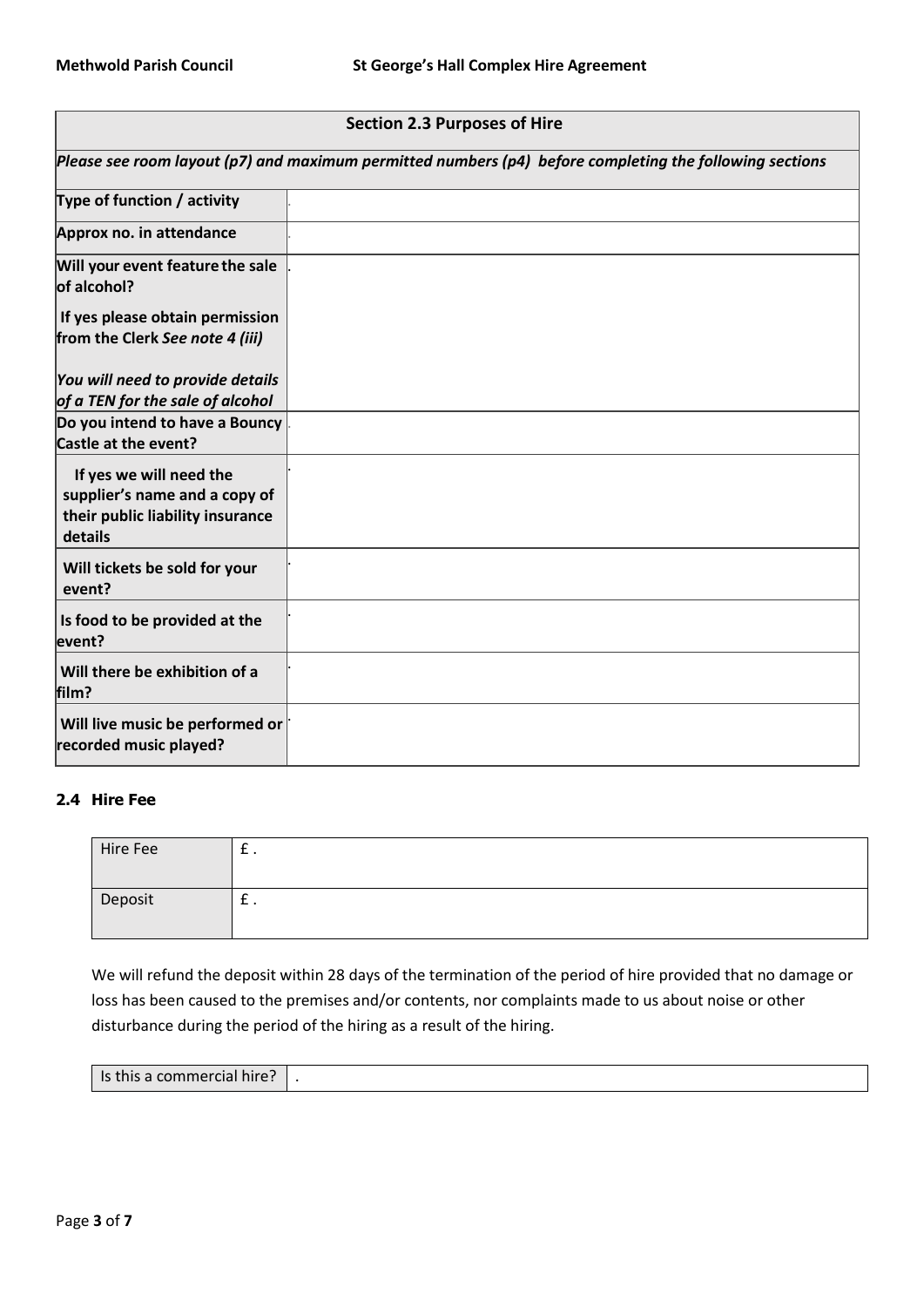**3**. You agree not to exceed the maximum permitted number of people per room including the organisers/performers

| St. George's Hall  | Closely Seated<br>Dancing & Seated | 250 Persons Max<br>185 Persons Max   |  |
|--------------------|------------------------------------|--------------------------------------|--|
| <b>Fenton Room</b> | Closely Seated<br>Dancing & Seated | 120 Persons Max<br>Persons Max<br>90 |  |
| <b>Spencer</b>     | <b>Small Meeting</b>               | <b>15 Persons Max</b>                |  |
| 21 Room            | Closely Seated<br>Dancing & Seated | 120 Persons Max<br>90 Persons Max    |  |
| Peggy's Room       | Closely Seated<br>Dancing & Seated | <b>30 Persons Max</b>                |  |

- 4. This Agreement gives permission to you for a performance of live music, the playing of recorded music, or an exhibition of a film but only in accordance with the Deregulation Act 2015.
- (i) You are responsible for ensuring that screenings of film abide by age classification ratings.
- (ii) You agree that if regulated entertainment outside of the Deregulation Act 2015 is to be held you will obtain our consent to give notice of a TEN to the licensing authority.
- (iii) **You agree to obtain our consent to give notice of your intention to provide alcohol at the event and to give notice of a TEN to the licensing authority.**

If you fail to comply with (i), (ii) or (iii) above, we will cancel the hiring without compensation. This is because there is a limit on the number of TENs that can be granted annually for any premises. Lack of co-operation could affect future events in the community.

- **5.** You agree with us to be present (by your authorised representative, if appropriate) during the hiring and to comply fully with this Agreement.
- **6.** We and you hereby agree that the Standard Conditions of Hire (set out on our website or available from the Clerk) together with any additional conditions imposed under the Deregulation Act 2015 or that we deem necessary, form part of the terms of this Agreement unless we and you agree in writing.
- **7.** None of the provisions of this Agreement are intended to or will operate to confer any benefit pursuant to the Contracts (Rights of Third Parties) Act 1999 on a person who is not named as a party to this Agreement.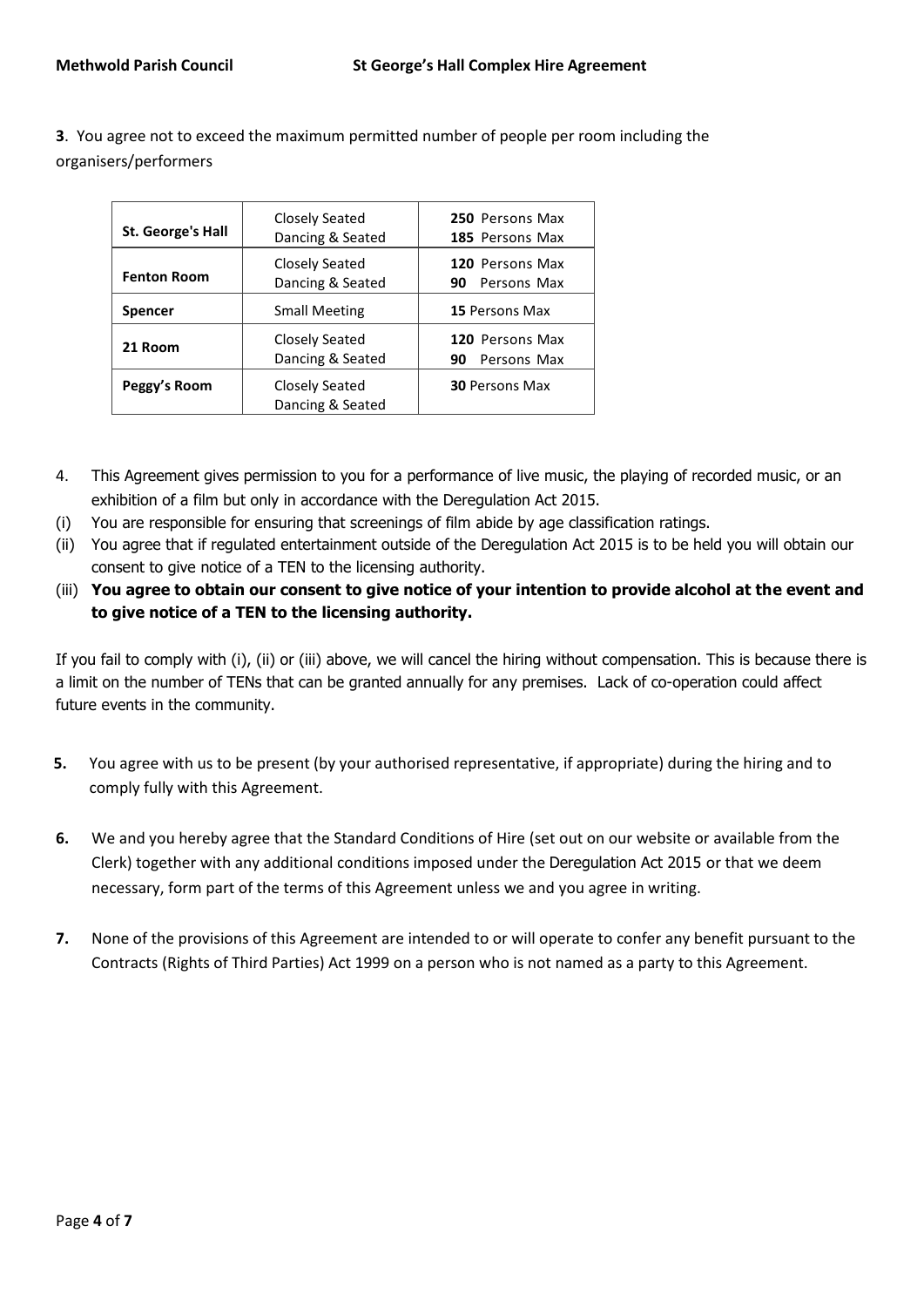To be completed by the person named at 2.1 above, duly authorised, on behalf of the organisation named at 2.1 above, where applicable. By completing and returning this form electronically, you are deemed to have signed the contract.

The contract will become legally binding once payment has been made.

| <b>Name</b>             | ٠       |
|-------------------------|---------|
|                         |         |
| <b>Signature (leave</b> | $\cdot$ |
| blank if completing     |         |
| electronically)         |         |
| <b>Organisation if</b>  |         |
| applicable              |         |
| <b>Date</b>             | ٠       |
|                         |         |

#### Signed on behalf of Methwold Parish Council

| <b>Name</b>                             |  |
|-----------------------------------------|--|
|                                         |  |
|                                         |  |
| Signature (leave<br>blank if completing |  |
|                                         |  |
| electronically)                         |  |
| <b>Date</b>                             |  |
|                                         |  |
|                                         |  |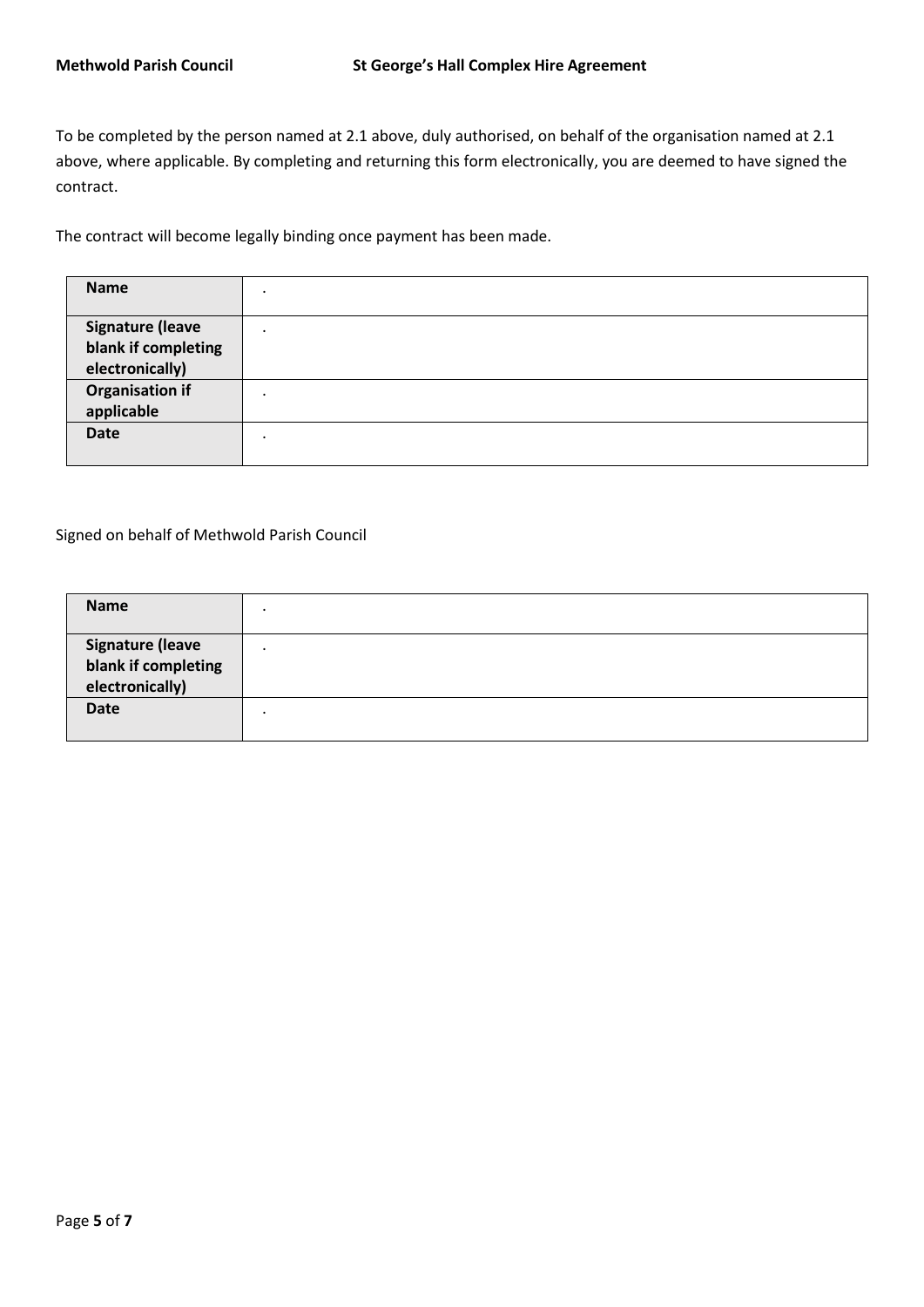| <b>Multiple dates</b> | <b>Session time</b><br>(If different to that listed on<br>page 1) | <b>Function/activity</b><br>(If different to that listed on<br>page 1) |
|-----------------------|-------------------------------------------------------------------|------------------------------------------------------------------------|
|                       |                                                                   |                                                                        |
|                       |                                                                   |                                                                        |
|                       |                                                                   |                                                                        |
|                       |                                                                   |                                                                        |
|                       |                                                                   |                                                                        |
|                       |                                                                   |                                                                        |
|                       |                                                                   |                                                                        |
|                       |                                                                   |                                                                        |
|                       |                                                                   |                                                                        |
|                       |                                                                   |                                                                        |
|                       |                                                                   |                                                                        |
|                       |                                                                   |                                                                        |
|                       |                                                                   |                                                                        |
|                       |                                                                   |                                                                        |
|                       |                                                                   |                                                                        |
|                       |                                                                   |                                                                        |
|                       |                                                                   |                                                                        |
|                       |                                                                   |                                                                        |